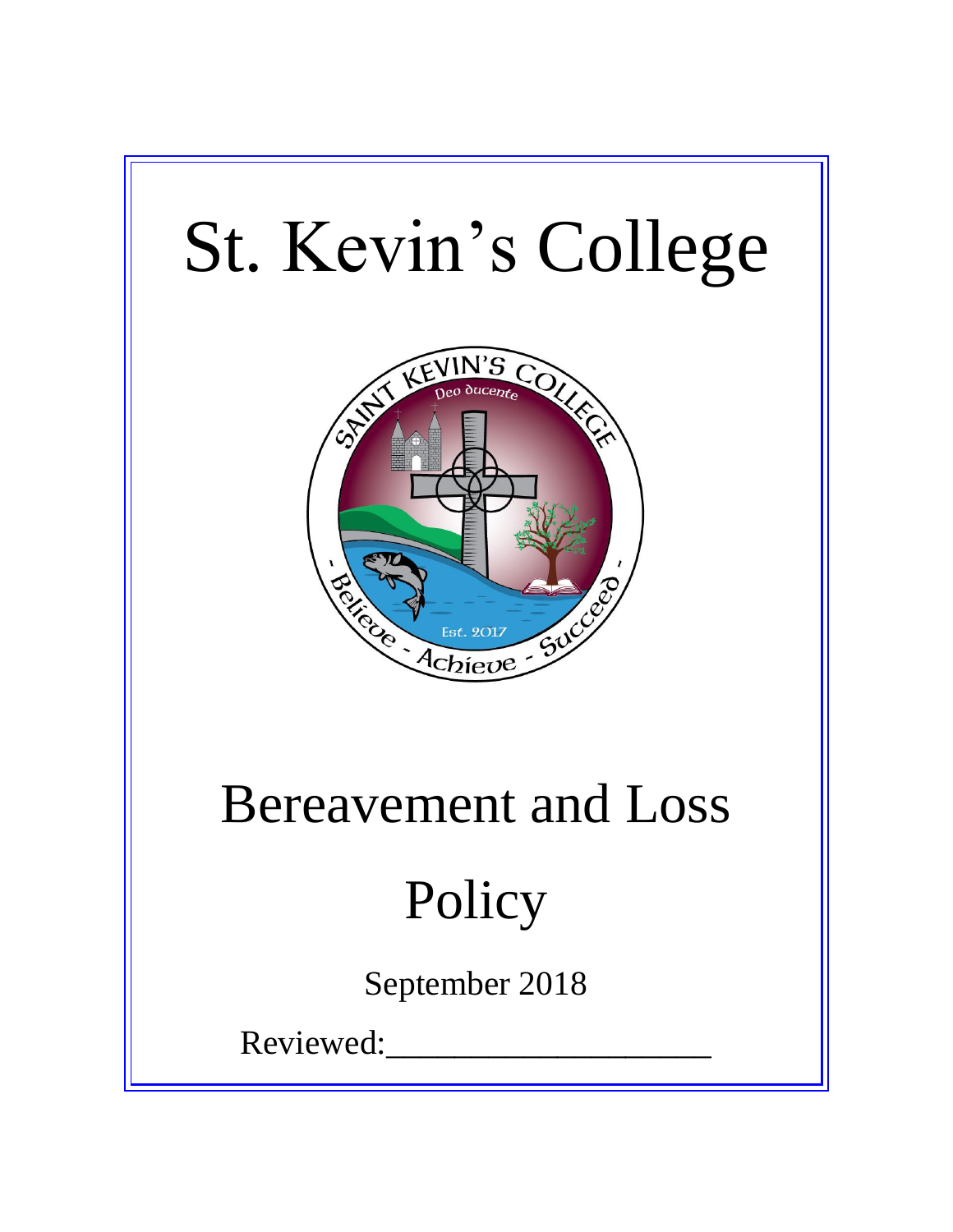## **St Kevin's College Bereavement Policy**

## **Aims and objectives**

- 1:1 The main aim of this policy is to provide a framework for all staff, both teaching and non-teaching, to give guidance on how to deal sensitively and compassionately in difficult and upsetting circumstances.
- 1.2 St Kevin's College aims to meet the needs of all of its children and staff. When home circumstances are changed because of a death in the family and all around is 'different', our school aims to be a place where both child and family can gain support. If the death is of a child or member of staff, the whole school community will work together, with outside agencies as appropriate, to support each other.

## **2 Procedures**

- 2.1 Within school we work in partnership with parents. When children join the school, we find out as much as possible about every child, to tailor the academic, social and emotional teaching in school to match their needs.
- 2.2 When school is informed of bereavement or loss the following action should be considered:
	- The family should be contacted by the Principal.
	- The family should be asked how much and what the child already knows, how they have been involved.

• It should be explained to the family how the school can be involved to support the child and family.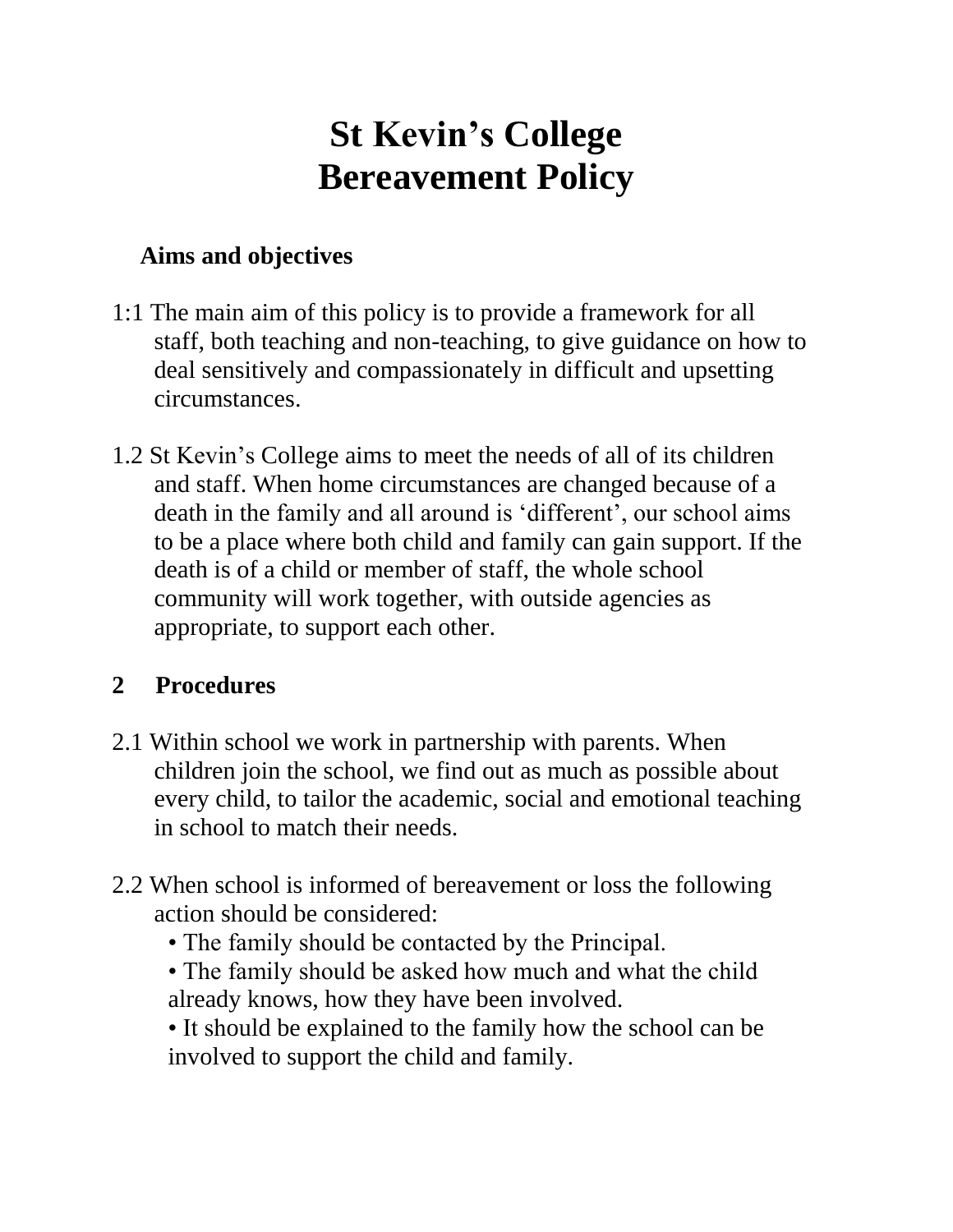• The importance of school and family working closely together will be explained – both parties assessing changes in behaviour. (Eating and sleeping patterns may change or behaviour in school may deteriorate or the child becomes withdrawn.) • Involve agencies as appropriate e.g. the school nurse, Pupil Personal Development Team, school counselling service. (See Appendix 1 for addresses and relevant telephone helplines)

- 2.3 When the school is informed of the death of a child or member of staff, the following action should be considered;
	- Discussion should take place with the family and their wishes taken into account before decisions are taken on how and what to tell the children in school.

• Counselling should be sought if necessary e.g. in cases of sudden or violent death

• The school may be closed, or as many people as possible released to attend funeral or memorial services should it be appropriate and they wish to do so.

• Staff and children should be supported throughout the grieving period; anyone displaying signs of stress should be offered appropriate support.

2.4 Bereaved children have a right to tell their story in a variety of ways and for those stories to be heard, read or seen by those important to them.